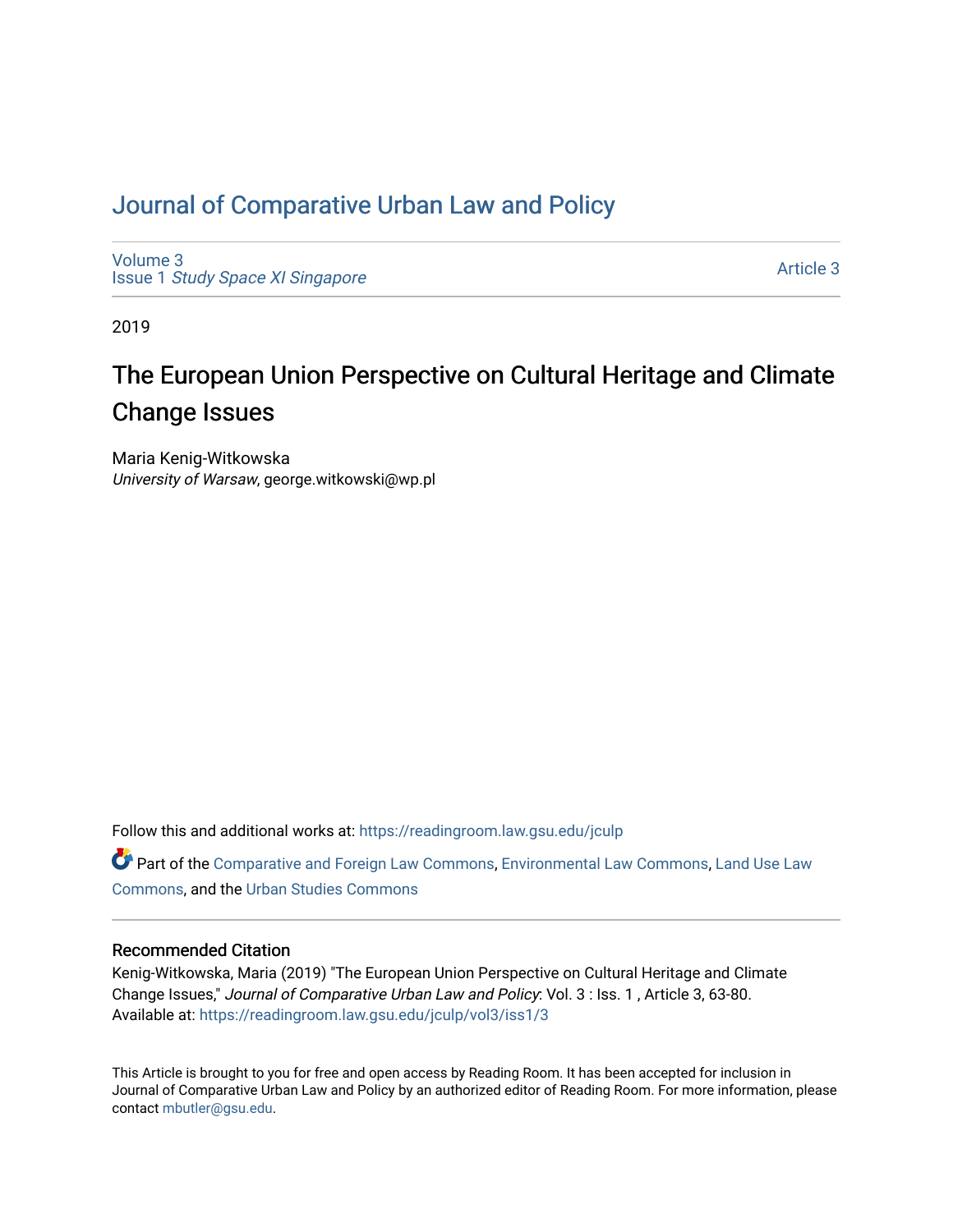# **THE EUROPEAN UNION PERSPECTIVE ON CULTURAL HERITAGE AND CLIMATE CHANGE ISSUES**

#### **Maria M. Kenig-Witkowska**\*

## **ABSTRACT**

The paper examines the European Union perspective on the cultural heritage and climate change issues. It starts with drawing up the international law approach to the subject. Whereas the studies on impact of climate change on human environment have become fundamental research in various fields of science, the international community has not yet carried on any serious discussion on the issue of the protection of the cultural heritage in this context. In the first part of this paper the cultural heritage and climate change issues will be discussed from two perspectives - the 1972 World Heritage Convention, and the 1992 United Nations Framework Convention on Climate Change. The second part of the paper presents a systemic approach to the European Union policy and law on cultural heritage and climate change issues. The paper is concluded with some remarks *de lege lata* and *de lege ferenda*.

## **KEY WORDS:**

cultural heritage; climate change; European Union policy and law on climate change and cultural heritage; 1972 World Heritage Convention; 1992 United Nations Framework Convention on Climate Change

# **I. INTRODUCTION**

# **1. DRAWING UP THE INTERNATIONAL LAW APPROACH TO THE SUBJECT OF CULTURAL HERITAGE IN THE CLIMATE CHANGE CONTEXT**

The issues related to the protection of cultural heritage are subject to regulations set forth primarily in the conventions of the United Nations Educational, Scientific and Cultural Organisation (later - UNESCO), including the flagship convention in this field, the 1972 Convention Concerning the Protection of the World Cultural and Natural Heritage (later - World Heritage Convention)<sup>1</sup>. The preamble to the Convention states, inter alia, that cultural heritage and natural heritage are increasingly threatened with destruction not only by losses caused by traditional factors, but also as a result of changing social and economic conditions which aggravate the situation with even more formidable phenomena of damage or destruction. Moreover, the preamble also refers to the irreversible impoverishment of cultural and natural

<sup>&</sup>lt;sup>1</sup> Convention Concerning the Protection of the World Cultural and Natural Heritage, Paris, 16 November 1972, in force since 17 December 1975, 1037 United Nations Treaty Series, p. 151 et seq. The reflections presented in this article address primarily the cultural heritage, i.e. a part of the regulation laid down in the Convention the subject matter of which also includes the natural heritage. In principle, the reflections on this subject cover the part with definitions.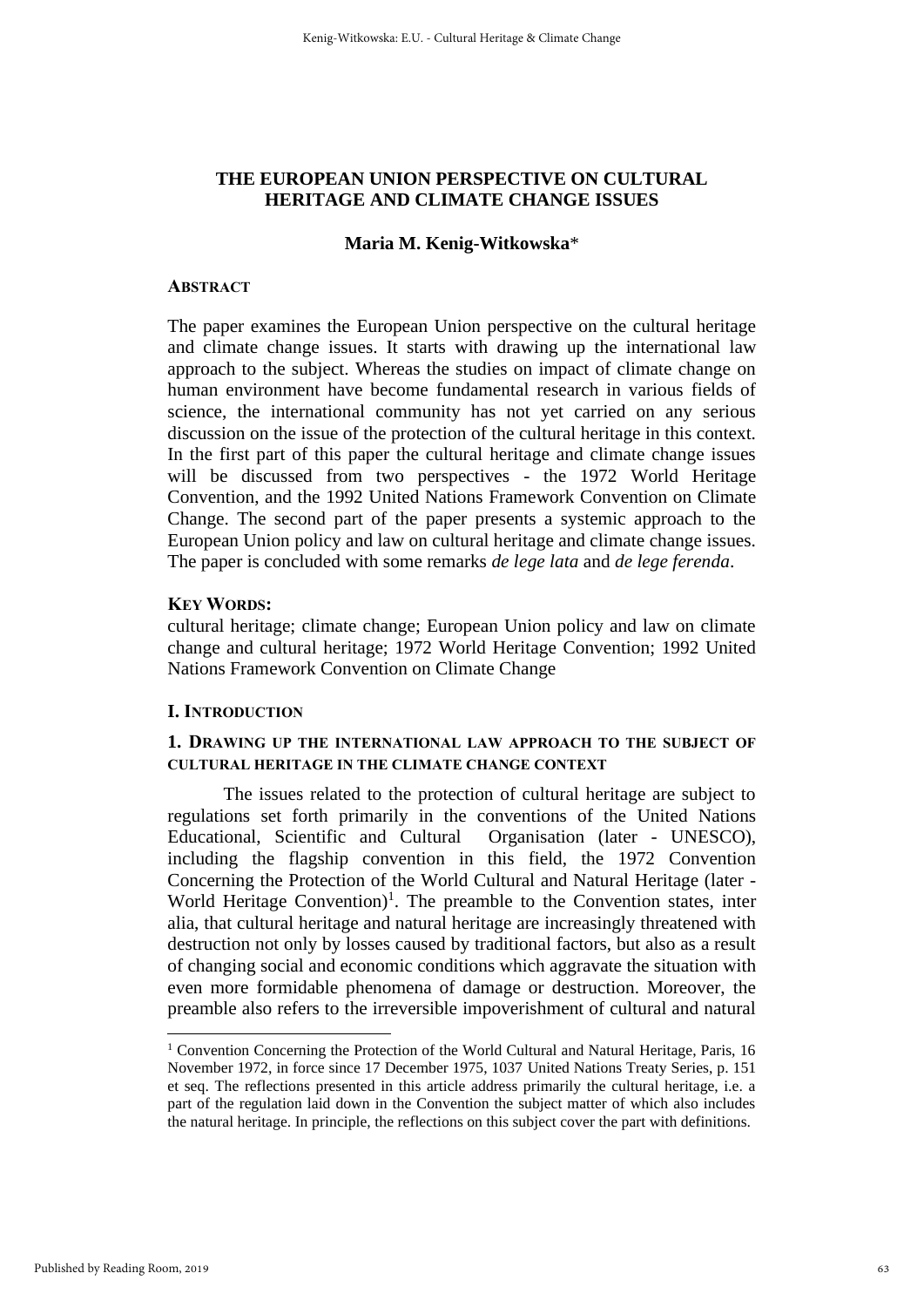heritage in case of its deterioration or disappearance. Looking at the content of the preamble from the perspective of the turn of the  $20<sup>th</sup>$  and  $21<sup>st</sup>$  centuries, it is impossible not to associate it with the conclusions of the reports of the Intergovernmental Panel on Climate Change on the threats posed by climate change to the cultural heritage of mankind.<sup>2</sup>

A cursory catalogue of the threats posed by climate change to the protection of cultural heritage also includes such phenomena as inundations, extreme weather events, desertification, glacier melting and destruction of landscapes. In this context, the protection of cultural heritage is a very complex process since, in addition to the devastating impact of greenhouse gas emissions on the environment, there is also the unsustainable effect of other factors on climate change.<sup>3</sup> Moreover, climate change involves not only physical phenomena manifested in landscape or biodiversity changes but also the impact on the social behaviour of humans.

The issues related to the protection of cultural heritage in the context of the global phenomenon of climate change<sup>4</sup> became a relatively late part of the agenda of the UNESCO bodies. As to the legal system's bodies of the United Nations Framework Convention on Climate Change (later – UNFCCC), it also leaves the particular cultural heritage aspects of climate change on the margin of its principal debate on how to cope with climate change. Indeed, it still remains one of the issues seldom addressed by the international community and perceived as a by-product of the discussion held in the context of both the protection of cultural objects and climate protection.

To identify and describe a link between combating climate change and protecting cultural and natural heritage presents a complex task, especially given that the adverse effect of climate change on cultural and natural heritage should be considered in connection with tangible and intangible cultural properties. It should be stressed that both kinds of cultural heritage are equally

<sup>&</sup>lt;sup>2</sup> The IPCC is an international advisory body with a scientific character, established in 1988 by the World Meteorological Organisation (WMO) and the United Nations Environment Programme (UNEP). The objective of the IPCC is to provide scientific information on climate change. The ICPP has its seat in Geneva [\(www.ipcc.ch\)](http://www.ipcc.ch/).

<sup>&</sup>lt;sup>3</sup> Cf. the periodical reports prepared by the Intergovernmental Panel on Climate Change.

<sup>4</sup> From the point of view of the international law system, the concept of climate change has been defined by Article 1 of the United Nations Framework Convention on Climate Change (UNFCCC) as "a change of climate which is attributed directly or indirectly to human activity that alters the composition of the global atmosphere and which is in addition to natural climate variability observed over comparable time periods." The United Nations Framework Convention on Climate Change, New York, 9 May 1992, in force since 21 March 1994, 1771 United Nations Treaty Series, p. 107 et seq.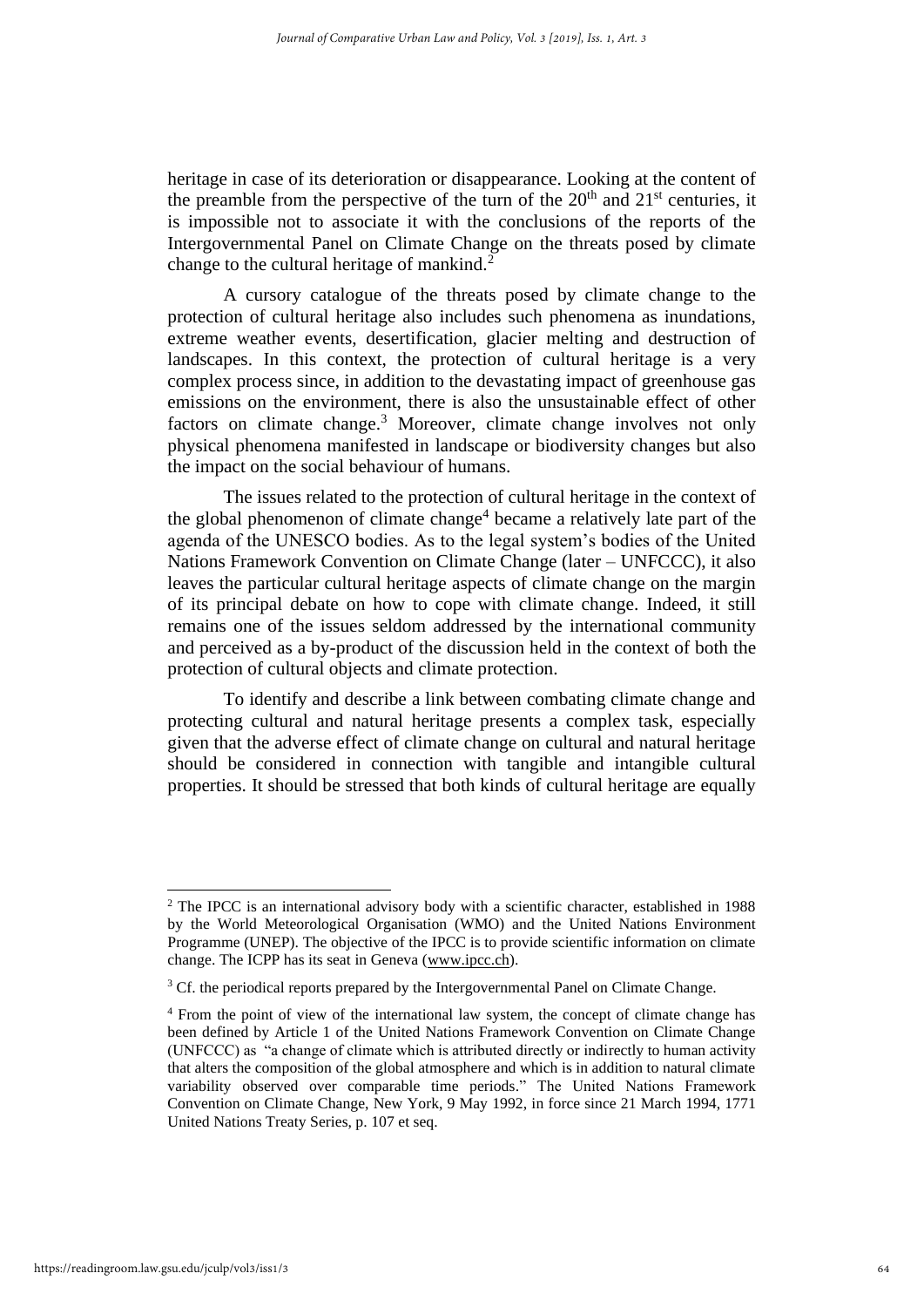important and that the climate change regime recognizes the importance of traditional knowledge in the process of climate change adaptation. 5

Whereas studies on the impact of climate change on man and the human environment have almost become fundamental research in different fields of science, the international community to date has not launched any serious international discussion on the issues of protection of cultural heritage in this context. And yet, given the fact that the cultural heritage is an element of the human environment which often cannot be reconstructed or repaired once it is destroyed, as the preamble to the 1972 Convention so explicitly states, intensive consideration should be given to the issues related to protection of cultural heritage in the context of climate change.

# **2. CULTURAL HERITAGE AND CLIMATE CHANGE (FROM THE PERSPECTIVE OF THE WORLD HERITAGE CONVENTION)**

The phenomenon of climate change and its impact on the sites and elements of cultural heritage has not been an unknown in the history of human civilization. However, given the dramatic global climate change caused by human activity over the last decades and the threats posed to the ecosystem and man, questions need to be asked about the effective protection against its impacts. <sup>6</sup> The tasks within the law relate to the assistance that legal norms can provide in the context of the protection against the expected effects of global warming and the minimisation of threats. In the context of the protection of cultural and natural heritage, it is of key importance for legal regulations to be based on the understanding of the different routes by which climate change affects the diverse forms of this heritage. Therefore, it is important to launch multidisciplinary research on this subject.

The Convention Concerning the Protection of the World Cultural and Natural Heritage does not address the issues related to climate change since at the time of adoption, the impact of climate change was not the subject of discourse at the academic or political levels; the impact on cultural goods was also not mentioned. It is important to recall that it was only in June 1972, after the Stockholm Declaration had been adopted, that the international community launched its discussion on the human environment; it was many years later that the scientific evidence collected on the impact of climate change with an anthropogenic character on the human environment caused the bodies of the Convention Concerning the Protection of the World Cultural and Natural Heritage to become interested in this problem. Their interest resulted in the adoption of a number of decisions that put the impact of climate change on cultural heritage sites on the agenda of the Convention bodies. In

<sup>5</sup> Huee-Eun Kim, Changing Climate, Changing Culture: Adding the Climate Change Dimension to the Protection of Intangible Cultural Heritage, *International Journal of Cultural Property* 2011, p. 259 et seq.

<sup>6</sup> J, Cowie, Climate Change: Biological and Human Aspects, Cambridge 2007, p. 193 et seq.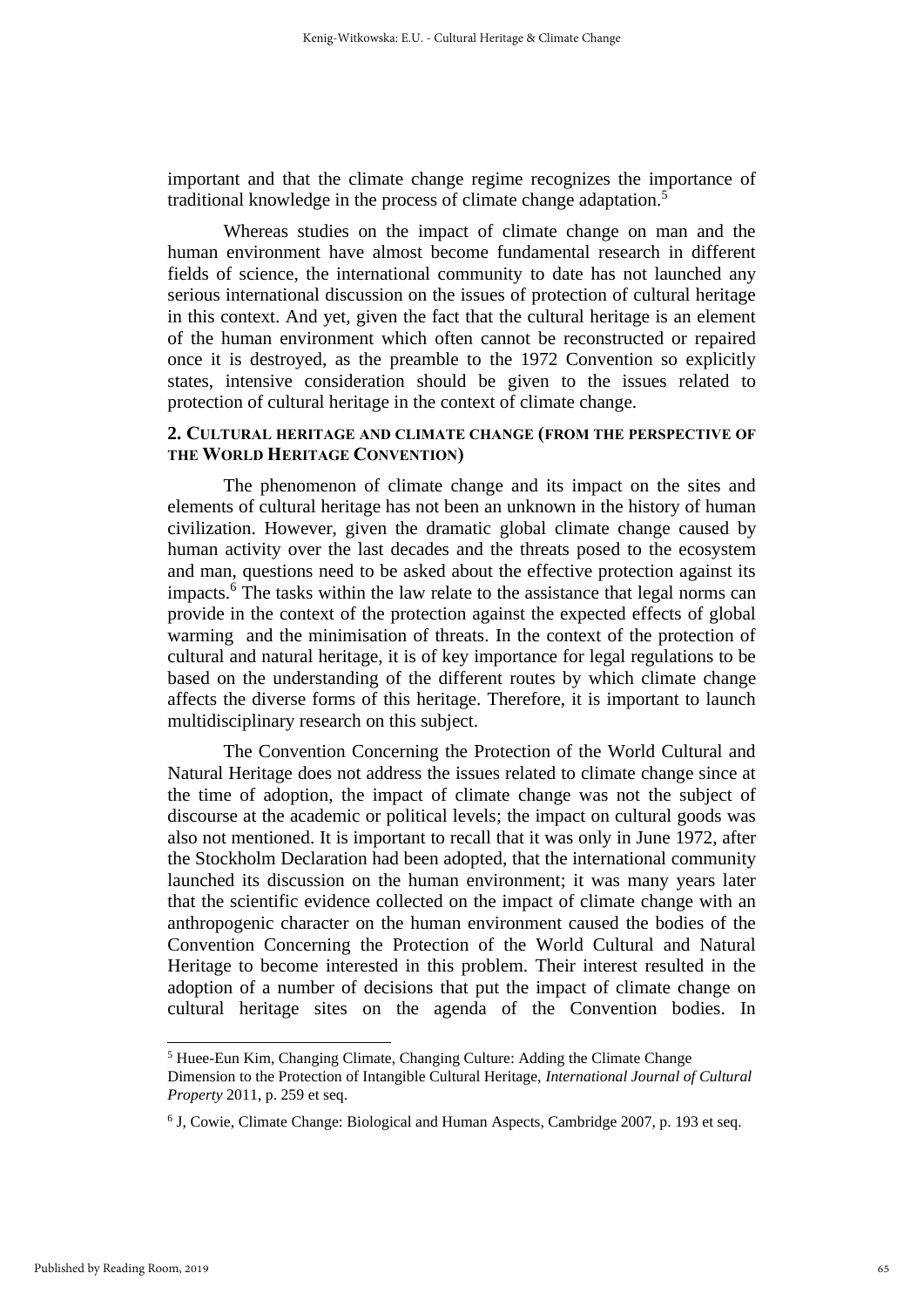consequence, in 2008, the impacts of climate change were added to the list of potential dangers for cultural and natural properties.<sup>7</sup>

The concept of cultural heritage that had appeared in different international documents long before the adoption of the 1972 Convention Concerning the Protection of the World Cultural and Natural Heritage<sup>8</sup> applies to many categories of objects of both tangible and intangible culture. This Convention creates a sui generis source of an infrastructure of legal acts that shape the policy and law in this matter.<sup>9</sup> It should be emphasised that the provisions of the Convention laid down the first normative definition of cultural and natural heritage since its provisions concerned both categories of heritage.<sup>10</sup> It should also be noted that the provisions in the preamble to the

<sup>7</sup> The subject was formally brought to the attention of the World Heritage Committee in 2005 which, following its adopted Decision 29 COM 7B.a, started a series of meetings of the Experts Group reviewing the potential impacts of climate change on World Heritage. It resulted inter alia in the Report on the impacts of climate change on World Heritage properties (WHC-06/30.COM/7.1). In the Report, a number of direct physical impacts of climate change on the world cultural heritage was listed. See also: the Policy Document on the Impacts of Climate Change on World Heritage Properties, UNESCO 2007. In 2008, the impacts of climate change were added to the list of potential dangers for cultural and natural properties (WHC-08/32.COM/24, Rev. (March 31, 2009).

<sup>&</sup>lt;sup>8</sup> The Convention Concerning the Protection of the World Cultural and Natural Heritage, Paris, 16 November 1972, in force since 17 December 1975, 1037 United Nations Treaty Series, p. 151 et seq.

<sup>&</sup>lt;sup>9</sup> In addition to the 1972 Convention, see also: the Framework Convention on the Value of Cultural Heritage for Society, Faro 27 October 2005, Council of Europe Treaty Series – CETS No. 199; the Convention on the Protection of the Archaeological, Historical and Artistic Heritage of the American Nations (Convention of San Salvador), 16 June 1976, International Legal Materials 1976, Vol. 15 No. 6, pp. 1350-1355; the European Convention on the Protection of the Archaeological Heritage, 6 May 1969, ETS No. 066 with further amendments on the website [www.icomos/docs/euroch\\_e.html;](http://www.icomos/docs/euroch_e.html) the European Convention for the Protection of the Audiovisual Heritage, 8 November 2001, ETS No. 183; the Convention on the Protection of the Underwater Cultural Heritage, Paris, 2 November 2001, International Legal Materials 2002, Vol. 41, No. 1, pp. 40-56; the Convention for the Protection of the Archaeological Heritage of Europe, Granada, 3 October 1985, ETS No. 1; the Convention for the Safeguarding of the Intangible Cultural Heritage, Paris, 17 October 2003, the proceedings of the General Conference 32th Session, Paris 29 September-17 October 2003, Vol. 1, Resolutions, UNESCO, Paris 2004.

<sup>&</sup>lt;sup>10</sup> Ibidem, Article 1. According to Article 1 of the Convention, the following shall be considered as "cultural heritage": **monuments**: architectural works, works of monumental sculpture and painting, elements or structures of an archaeological nature, inscriptions, cave dwellings and combination of features, which are of outstanding universal value from the point of view of history, art or science;

**groups of buildings:** groups of separate or connected buildings which, because of their architecture, their homogeneity or their place in the landscape, are of outstanding universal value from the point of view of history, art or science; **sites:** works of man or the combined works of nature and man, and areas including archaeological sites which are of outstanding universal value from the historical, aesthetic, ethnological or anthropological point of view.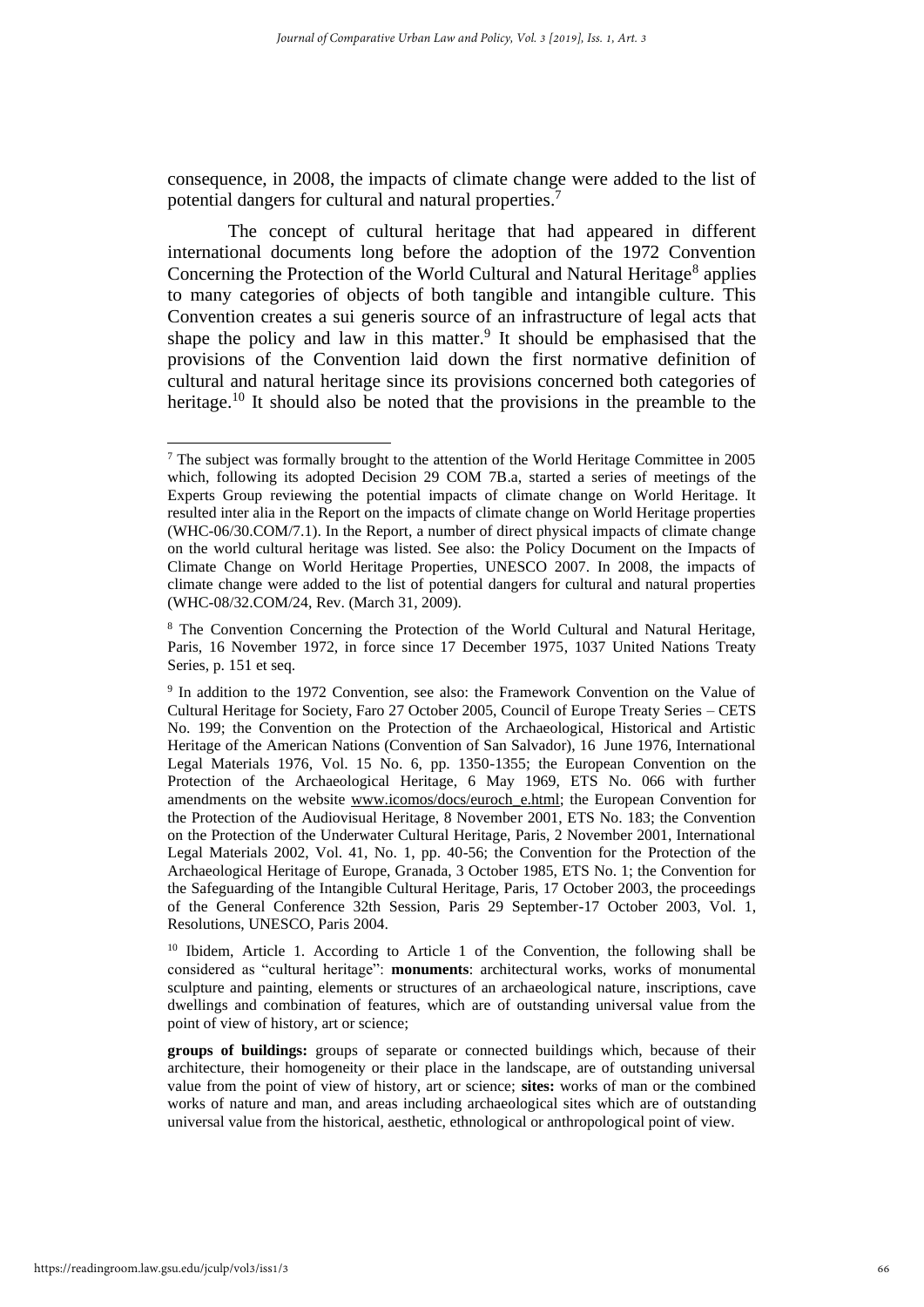Convention are of key importance for the concept of cultural and natural heritage. It is from these provisions that the concept of cultural and natural heritage applies to sites and places that constitute the heritage of all nations of the world, providing outstanding value and deserving to be preserved as part of the heritage of the world and mankind as a whole.

The implementation of the provisions of the conventions on the protection of the cultural and natural heritage, both tangible and intangible, falls within the competence of the national authorities that establish the law in both the field of tangible cultural heritage and environment and spatial planning. <sup>11</sup> In this context, it should be emphasised that the protection and preservation of cultural heritage are of crucial importance for building and maintaining social ties. Cultural heritage plays an essential role in building and preservingcultural identity and, thus as a result,identity based on the continuity of history. Therefore, cultural heritage is an element of the human environment that plays a significant role in the building of human history and the understanding of its diversity. In the literature on the subject, it is stressed that threats posed by climate change to cultural heritage sites mostly originate from changes in the natural environment, such as e.g. droughts, torrential rains and strong winds, the raising water levels in seas and oceans, increased humidity, deforestation, desertification and different forms of soil degradation. It is no wonder then that cultural heritage sites are particularly endangered in those areas where people face environmental conditions hardly favourable for their existence.

Since the 1972 Convention concerns both cultural and natural heritage, in certain factual and legal circumstances, it is difficult to distinguish precisely between the concepts of cultural heritage and natural heritage as they are characterised by common conceptual elements. In addition, the problems with definitions are aggravated by the division of heritage into tangible and intangible. The concept of tangible heritage covers both cultural and natural heritage. As demonstrated by the practice pursued by states, at the national level laws relating to the tangible natural heritage often overlap with laws related to protected natural areas. The concept of intangible heritage covers a broad range of categories of tangible and intangible heritage of significance on both the international, national or local levels. They include "the practices, representations, expressions, knowledge, skills – as well as the instruments, objects, artefacts and cultural spaces associated therewith – that communities, groups and, in some cases, individuals recognize as part of their cultural heritage" (Article 2 of the 2003 Convention for the Safeguarding of the Intangible Cultural Heritage) 12 .

 $11$  A list of national laws on the protection of heritage from around the world is maintained by the UNESCO, see the UNESCO Database of National Heritage Laws at [http://www.unesco.org](http://www.unesco.org/) 

<sup>12</sup> See[: http://www.unesco.org](http://www.unesco.org/)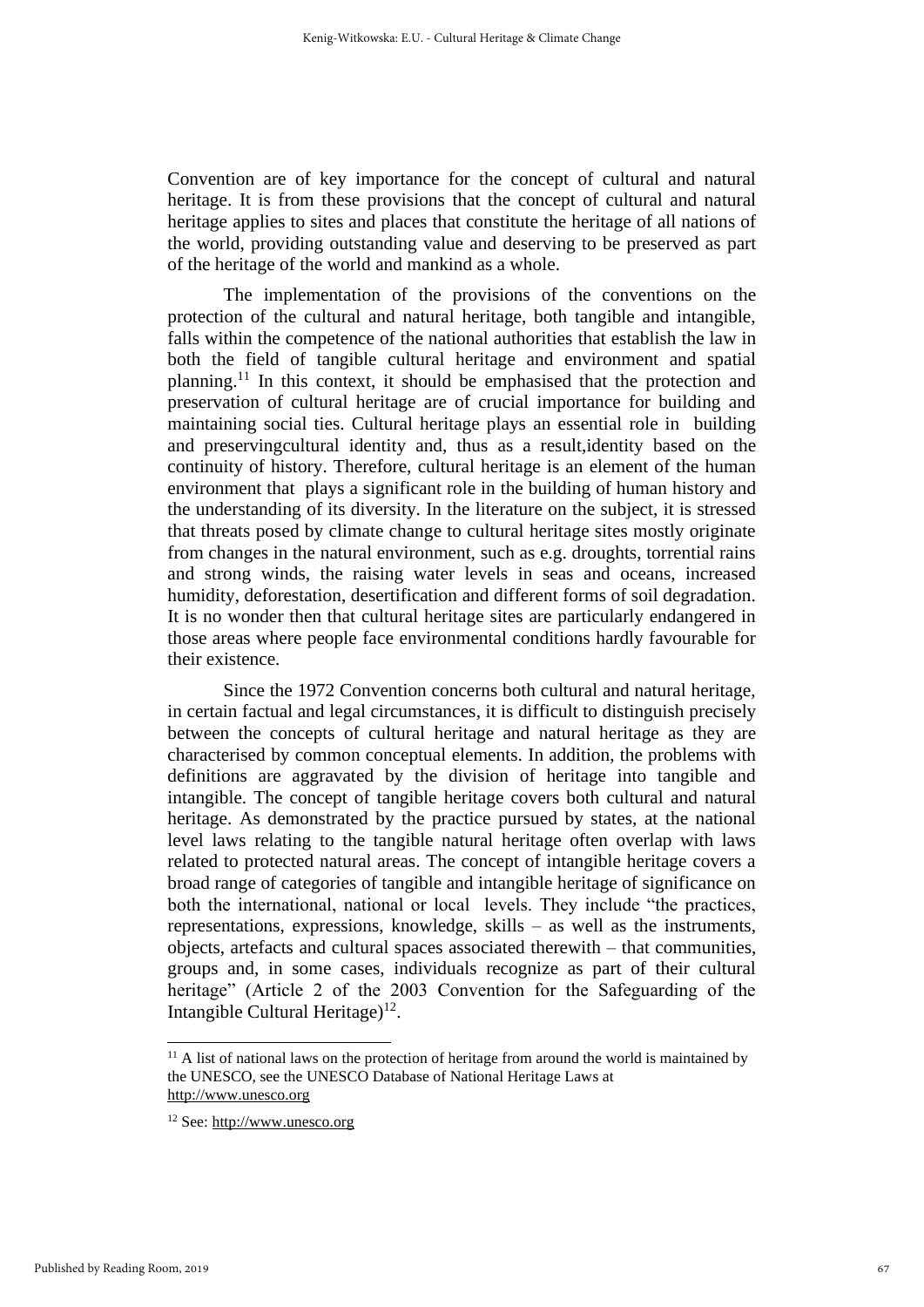In this context, it is important to note that the conceptual scope of the term "cultural heritage" is not only a simple generalisation of the concepts used earlier in this field, such as cultural goods or monuments of culture, but also an effect of the expansion of the scope of the protection of these legal categories and states' commitments in this matter, since many cultural heritage sites are inspired in a natural manner by nature. Over last twenty years, both the law literature and legal acts have demonstrated a clear convergence in defining and interpreting these terms. It is also important to note that the UNESCO Operational Guidelines for the Implementation of the Convention also include the term "mixed cultural and natural heritage," referring to properties that satisfy a part or the whole of the definitions of both cultural and natural heritage laid out in Articles 1 and 2 of the Convention. The Guidelines also include the concept of "cultural landscapes", sort of an abbreviation based on the interpretation of Articles 1 and 2. Cultural landscapes are cultural properties and represent the "combined works of nature and of men" designated in Article 1 of the Convention. <sup>13</sup> It should be emphasised that the evolution of the conceptual scope of these terms not only provides evidence to the evolution of the approach of society to the issues related to cultural goods but is also an effect of the axiological approach to international law based on the principle of sustainable development providing, inter alia, that the present generation should respect the right of future generations to the heritage.<sup>14</sup>

# **3. CLIMATE CHANGE AND CULTURAL HERITAGE (FROM THE UNFCCC PERSPECTIVE)**

The fundamental act of international law on climate change is the United Nations Framework Convention on Climate Change adopted in 1992. Since then climate change become part of the discussion about the protection of different elements of the human environment, including cultural heritage. The bodies of the United Nations Framework Convention on Climate Change have repeatedly indicated the need to cooperate in this matter with the bodies of the 1972 World Heritage Convention, inter alia, in regards to the use by the States Parties to the 1972 Convention of the UNFCCC compendium of methods and tools to evaluate impacts of climate change on cultural and natural heritage sites. <sup>15</sup> It was also pointed out that the Intergovernmental Committee for the Protection of the Cultural and Natural Heritage of

<sup>&</sup>lt;sup>13</sup> The UNESCO Operational Guidelines for the Implementation of the World Heritage Convention, Doc. WHC.12/01, July 2012, available on: [http://www.unesco.org](http://www.unesco.org/)

<sup>&</sup>lt;sup>14</sup> For more on the subject see: M. Frigo, Cultural property v. cultural heritage: A "battle of concepts" in international law?, *International Review of the Red Cross* 2004, Vol. 86, No. 854, p. 369 et seq.

<sup>15</sup> See the Policy Document...op.cit, pp. 4 and 5.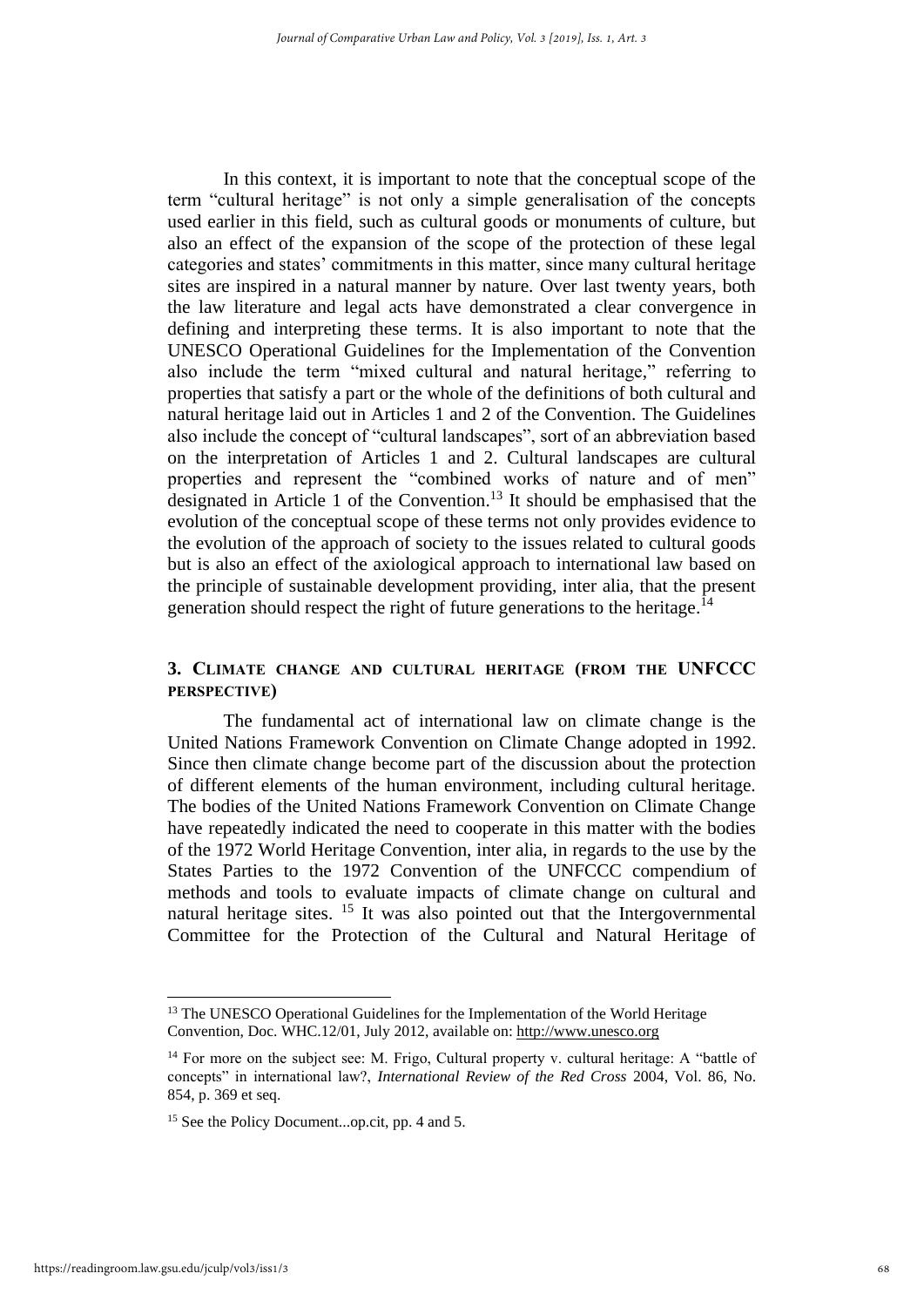Outstanding Universal Value<sup>16</sup> should cooperate with the UNFCCC Secretariat through activities such as: presenting information at the climate change meetings, being involved in the Nairobi Work Programme,<sup>17</sup> encouraging experts to exchange views using the guidelines that have been used in the UNFCCC activities, and calling on respective national focal points to cooperate on climate change issues. The UNFCCC system contains a number of provisions that are relevant for addressing the concerns of the World Heritage Convention, e.g. how to ensure adaptation to the adverse impact of climate change on the World Heritage sites. According to the wording of the note of the UNFCCC Secretariat, the World Heritage Committee may take advantage of the information and instruments that have been developed by the UNFCCC system.<sup>18</sup>

In its Decision 39 COM 7, taken at its 39<sup>th</sup> session in 2015 in Bonn, the World Heritage Committee acknowledged that world heritage properties are increasingly affected by climate change, and encouraged States Parties to participate in the 21<sup>st</sup> Conference of the Parties to the United Nations Framework Convention on Climate Change held in 2015 in Paris with a view to achieving a universal climate agreement and mobilizing climate action on the ground. 19 So far, there has not been visible progress as far as the cooperation between both systems on the matter of cultural heritage protection in the time of climate change is concerned.

The current state of international discussion of both academicians and politicians indicates the need to recognise cultural and natural heritage concerns in times of climate change, as with current international relations one can easily indentify a number of common concerns in the climate change and cultural heritage regimes.<sup>20</sup> In the legal context, progress in undertaking

<sup>&</sup>lt;sup>16</sup> The Committee was established pursuant to Article 8 of the 1972 Convention Concerning the Protection of the World Cultural and Natural Heritage (in the further provisions of the Convention it is called the World Heritage Committee). Its members are elected by States Parties to the Convention in accordance with principle of an equitable representation of the regions and cultures of the world. The main functions of the Committee focus on the issues related to the World Heritage List, the List of World Heritage in Danger, the World Heritage Fund and the international assistance for the protection of the heritage.

<sup>&</sup>lt;sup>17</sup> Cf. the Nairobi work programme on impacts, vulnerability, and adaptation to climate change, adopted by COP12 (2006) in Nairobi, available on: <http://unfccc.int/documentation/documents>

<sup>&</sup>lt;sup>18</sup> Provisions and initiatives of the process of the United Nations Framework Convention on Climate Change relevant to the World Heritage Convention, Message from the UNFCCC Secretariat; Similar possibilities are created by 2015 Paris Agreement on climate change.

<sup>&</sup>lt;sup>19</sup> During COP21 the Paris Agreement on climate change was adopted.

<sup>20</sup> For further reading on the subject of "commons", see *inter alia*: J. Brunnee, Common Areas, Common Heritage, and Common Concern, in: D. Bodansky, J. Brunnee and E. Hey (Eds.), International Environmental Law, Oxford 2007, p. 550 et seq.; F. Biermann, "Common Concerns of Humankind" and "National Sovereignty", in: Globalism: People, Profits, and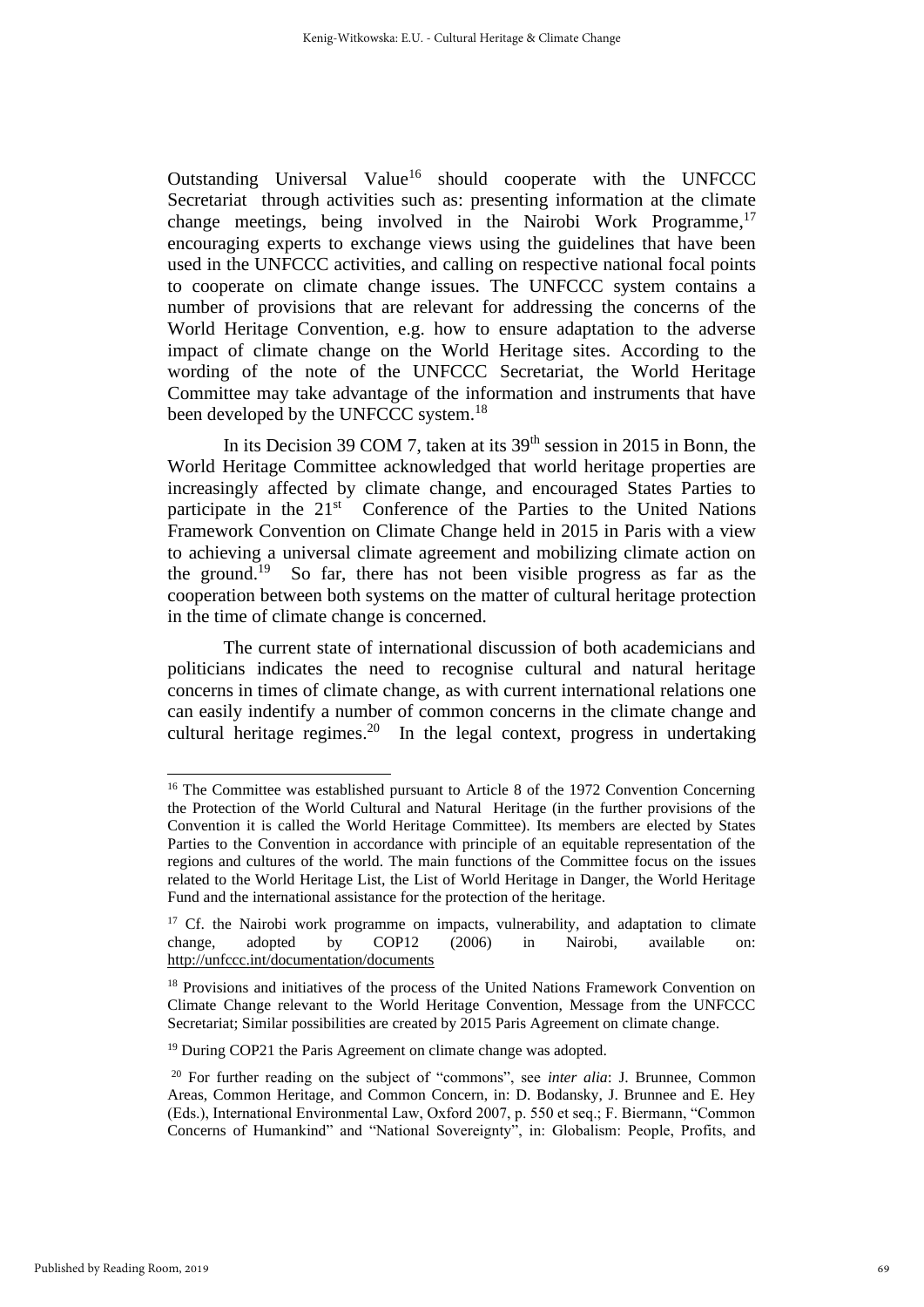common actions can be achieved if the parties to both regimes agree as an issue of common concern to accomplish their agenda of sustainable development and introduce a proper regulation protecting the human environment considered. The Bruntland Commission Report defined sustainable development as development that meets the needs of the present without compromising the ability of future generations to meet their own needs.<sup>21</sup> Thus, the protection of the human environment and cultural heritage is in everyone's interest. Therefore, State sovereignty should be considered a vehicle for ensuring the protection and conservation of global public goods, which corresponds to the concept of common concern. The recent practice of international relations supports the emergence of the concept of "common concern" as reflected in the UNFCCC and the 2015 Paris Agreement <sup>22</sup> (not to mention the soft law principles of the Rio Declaration and the New Delhi Declaration <sup>23</sup>) as well as in the 1972 World Heritage Convention.

# **II. THE PERSPECTIVE OF EUROPEAN UNION POLICY AND LAW ON CULTURAL HERITAGE AND CLIMATE CHANGE. A SYSTEMIC APPROACH.**

#### **1. INTRODUCTORY REMARKS**

A systemic approach from the perspective of the primary law establishing the EU system provides an answer to the question about the position of a given legal institution in the system when there are different levels of regulation, at both the international law and EU law levels. To start with, it should be pointed out that the legal measures adopted in the areas of culture and the environment are different in terms of both their legal character and procedures. The EU competence in the scope of the protection of cultural heritage is supplementary, coordinating and supportive (Article 6 TFEU), which means that in the space of cultural policy, no legal acts are established in an attempt to harmonise the law of the Member States. In contrast, climate policy falls within the framework of environmental policy, which is one of the competence areas shared between the EU and Member States and within the framework of which harmonising measures may be adopted. Moreover, the legal measures adopted to implement EU policies in the areas of culture and the environment are different in terms of their adoption procedures. In light of

Progress: Proceedings of the Thirtieth Annual Conference of the Canadian Council on International Law (Canadian Council Law, 2002), p. 158 et seq.

<sup>&</sup>lt;sup>21</sup> The World Commission on Environment and Development, "Our Common Future", 1987, Doc. A/42/427/Annex.

<sup>22</sup> The Paris Agreement, doc. NFCCC/CP/2015/L.9.

<sup>&</sup>lt;sup>23</sup> See also the International Law Association (ILA), "New Delhi Declaration of Principles of International Law Relating to Sustainable Development", in: the ILA Report of the Seventieth Conference, 2002. In its para. 3.1 the Report concludes that the protection, preservation and enhancement of the natural environment are common concerns of humankind. Similarly, the IUCN - World Conservation Union Draft International Covenant on Environment and Development, 3rd edition.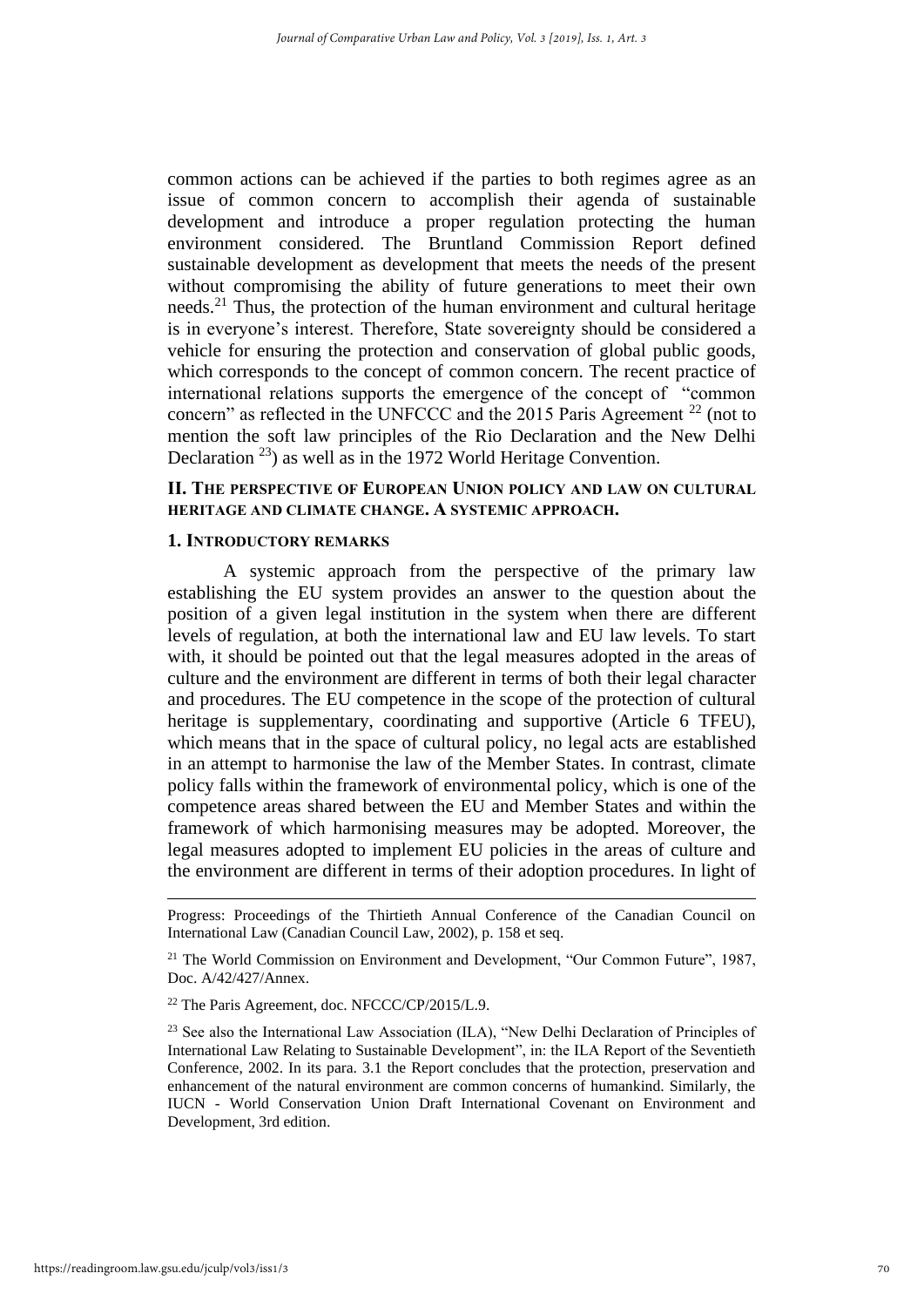this finding, it should be assumed that the elements of the legal institution of the protection of cultural heritage in the context of climate change were adopted comprehensively in the Lisbon Treaty (Title XIII TFEU concerning EU cultural policy and Title XX TFEU concerning EU environmental policy), along with the issue that establishes the international context (the signing of international agreements).

The functioning of these two policies should be considered in the broader context of the whole of the provisions of the Treaty on European Union and the Treaty on the Functioning of the European Union. In regards to cultural policy, it was already in the preamble to the Treaty on European Union that an axiological reference to respect for European history, culture and traditions can be found. In turn, Article 3(3) TEU reads that the Parties to the Treaty shall respect, safeguard and enhance Europe's cultural heritage, whereas in its Article 167 the Treaty on the Functioning of the European Union implicitly addresses the issue of the protection of cultural heritage. Article 3 TEU also provides that the catalogue of EU objectives includes a high level of protection and improvement of the quality of the environment as well as contributing to the sustainable development of the Earth, while in Title XX TFUE, Article 191(1), fourth indent includes a provision on climate change.

The provisions of the Lisbon Treaty make it possible to address pragmatically, from the perspective of the protection of cultural heritage in the context of climate change, the issue of decision-making in matters that are complex from the point of view of EU law. Indeed, they concern not only the different types of competence but also the effectiveness of the Member States' fulfilment of their international commitments, which is very clearly demonstrated by the EU policy in the field of the protection of cultural heritage in the context of climate change. However, it is important to note that the issue of the protection of cultural heritage falls within the competence of the Member States and, therefore, the character and effectiveness of the measures undertaken by the EU to protect cultural heritage in times of climate change essentially remains an open issue.

#### **2. EU POLICY AND LAW ON CLIMATE CHANGE**

The provision of Article 191 TFEU mentions the concept of climate change in the context of the environmental policy of the European Union, of which an element is climate change. The EU Treaties do not include a definition of climate change; in this matter, the EU, which is a Party to the UNFCCC, refers to the definitions and concepts set forth in the Convention and its documents. The generally used concept of EU climate policy has not been defined in the EU Treaties, either. From the perspective of the Treaties, the concept of climate policy is not a systemic one, as it is a legal concept that refers to those elements of other policies of the European Union that aim at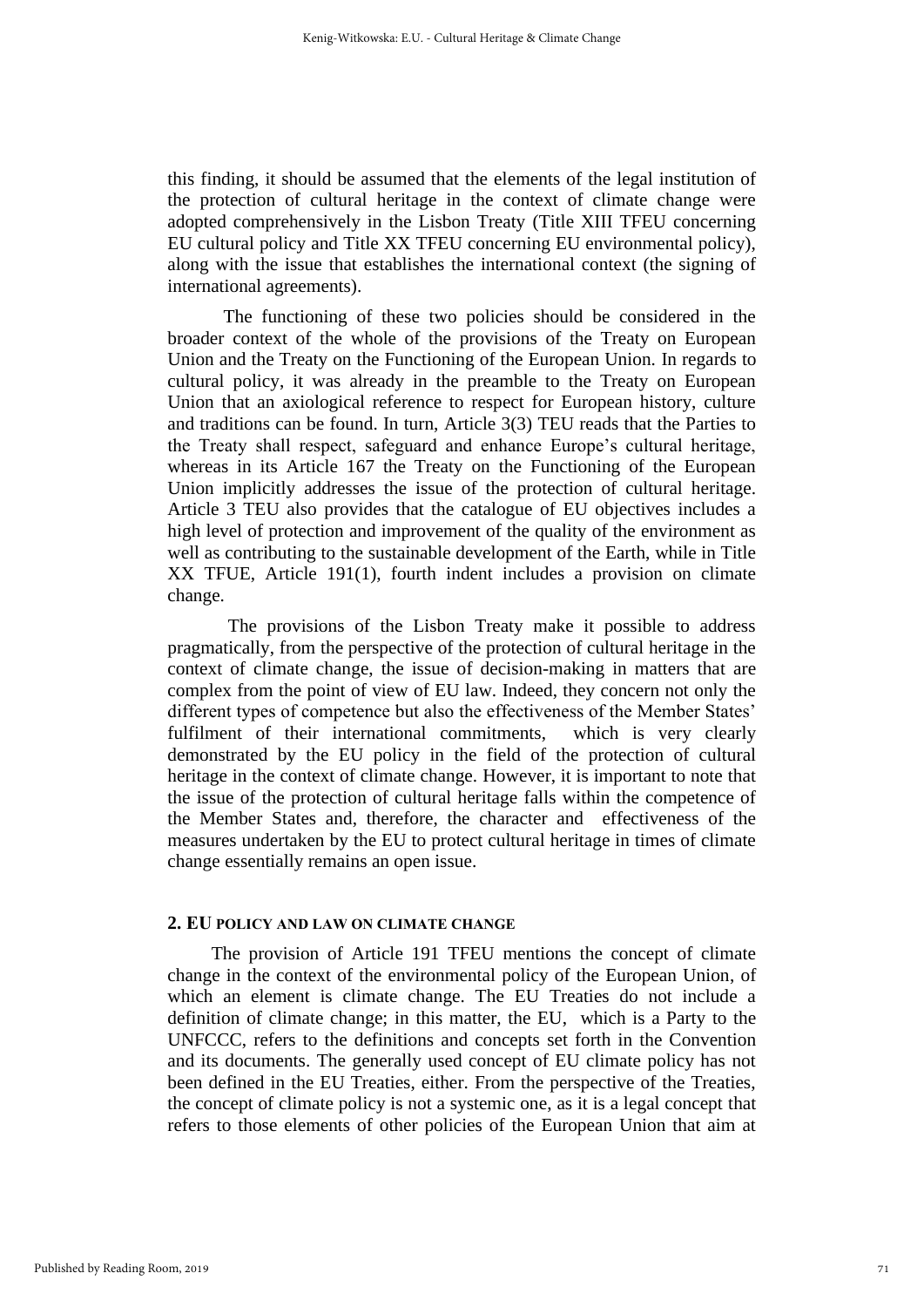achieving a particular EU objective in the field of the environment, which is combating climate change.

The issues related to climate change were addressed for the first time in the EU primary law in the Lisbon Treaty in the provision of Article 191 TFEU, which provides that the EU shall promote measures at the international level to deal with regional or worldwide environmental problems, and in particular to combat climate change. It should be noted that the wording of the provision of Article 191 TFEU relating to combating climate change only slightly takes into account the fact that the EU climate policy has a horizontal character and requires measures for its implementation to be provided at the level of many other EU policies. Referring to the legal basis of EU climate policy, it should be noted that the legal measures adopted to implement this policy are primarily based on the provisions of Title XX TFEU concerning the EU policy in the field of the environment. The European Union has the legislative initiative in this matter and, in principle, legal acts are adopted with the ordinary legislative procedure (Article 192 TFEU). $^{24}$ 

It follows from a review of EU legal acts that EU climate policy, which has been shaped in the EU since the mid-1980s, essentially applies to three fields of action in which common mechanisms and legal measures were implemented, i.e. greenhouse emission reductions, renewable energy sources, and energy efficiency. It should be emphasised that the introduction of Title XXI – Energy into the Treaty on the Functioning of the European Union also strengthened the Treaty basis for the launch of measures in the scope of climate policy.

Over the last thirty years the European Commission has played a crucial role in the shaping and development of EU climate policy. As an extremely important step towards shaping EU climate policy, in 2000, the European Commission launched the European Climate Change Programme (ECCP).<sup>25</sup> The importance of the work of the ECCP is indicated by the fact that over the first six years of its operation, the EU adopted more than thirty legal acts related to horizontal actions in the EU in the field of climate change mitigation.<sup>26</sup> The 2014 Communication from the Commission on a policy framework for climate and energy in the period from 2020 to 2030 was a very

<sup>24</sup> By way of derogation from this procedure provided for decisions referred to in Article 192(2) TFEU and without prejudice to Article 114 TFEU, legal measures are adopted by the Council acting unanimously and after consulting the European Parliament, the Economic and Social Committee and the Committee of the Regions, with a special legislative procedure (Article 192(2) TFEU).

<sup>&</sup>lt;sup>25</sup> The Communication from the Commission to the Council and the European Parliament on EU policies and measures to reduce greenhouse gas emissions: towards a European Climate Change Programme (ECCP), COM (2000) 88 final, 8.3.2000.

<sup>26</sup> C. Damro, I. Hardie & D. MacKenzie, The EU and Climate Change Policy: Law. Politics and Prominence at Different Levels, *JCER,* Vol. 4, Issue 3, pp. 179-180.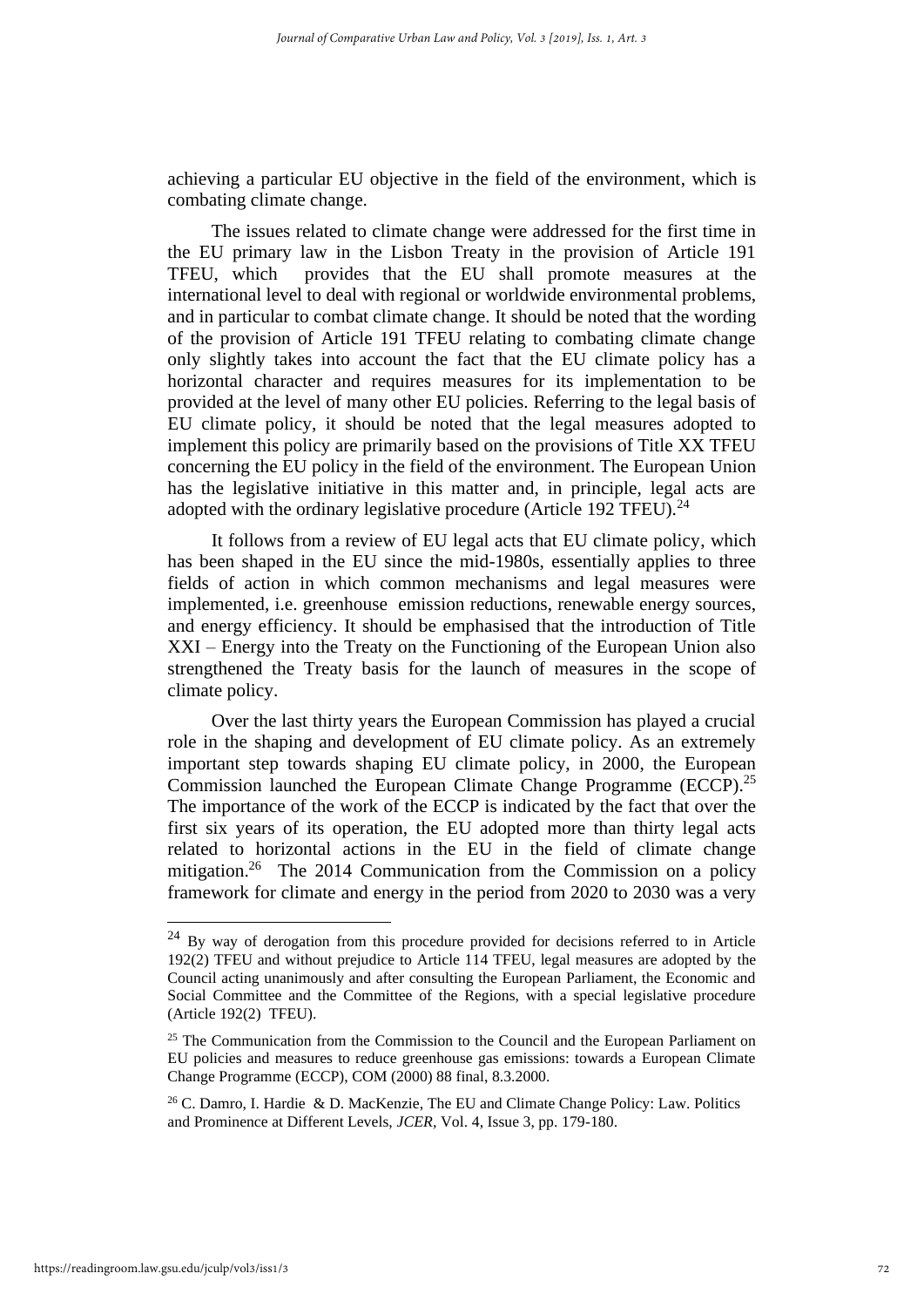important document shaping the EU climate policy on greenhouse gas emissions.<sup>27</sup> In the document, the Commission proposed establishing a 40% greenhouse gas reduction target for 2030 in the EU relative to 1990. It should be noted that in the opinion of the Commission, the policies and measures that the Member States implement and intend to implement will still bring effects after 2020.

In accordance with the provisions of Article 191 TFEU, EU climate policy is expected to contribute to achieving one of the objectives of the EU policy in the field of the environment, which is combating climate change. The wording of Article 191(1) TFEU indicates its dynamic character with many possible variables relating to its *finalite*. Therefore, the legal measures adopted for its implementation, which due to their nature, respond more dynamically to scientific and technological data than other measures adopted under Title XX of the Lisbon Treaty, depend on the positions taken by the Member States that are evaluated from the perspective of the provisions of Article 191(3) TFEU.

The implementation of the climate policy of the European Union designed to mitigate climate change is primarily perceived in relation to the legal instruments set forth in the so-called EU climate and energy package UE. <sup>28</sup> In 2007, the European Union adopted the concept of an integrated approach to climate and energy policy, with a view toward transforming the area of EU legal transactions to a highly efficient economy with low greenhouse gas emissions. The assumptions adopted by the EU provided for the achievement of the following targets by 2020 (the so-called 3 x 20 policy): (1) at least a 20% reduction of emissions from 1990 levels; (2) increasing the consumption of energy from renewable sources to 20%, and (3) a 20% reduction of energy consumption due to improved efficiency of its use.

These assumptions are implemented under the EU legal acts on the socalled climate and energy package which, inter alia, regulate the European emissions trading scheme, promote renewable energy sources and provide for monitoring of the emission levels of pollutants related to the production and use of fuels. They also lay down the commitments to promote the development and safe use of carbon dioxide capture and storage and provide for carbon dioxide emission reductions in motor transport.

<sup>&</sup>lt;sup>27</sup> The Communication from the Commission to the European Parliament, the Council, the European Economic and Social Committee and the Committee of the Regions. A policy framework for climate and energy in the period from 2020 to 2030, COM(2014) 15 final.

<sup>&</sup>lt;sup>28</sup> The package is based on: Directive  $2009/28/EC$  on the promotion of the use of energy from renewable sources (OJ L 140, 5.6.2009); Decision No 406/2009/EC on the effort of Member States to reduce their greenhouse gas emissions to meet the Community's greenhouse gas emission reduction commitments up to 2020 (OJ L 140, 5.6.2009); Directive 2009/29/EC so as to improve and extend the greenhouse gas emission allowance trading scheme of the Community (OJ L 140, 5.6.2009); Directive 2009/31/EC on the geological storage of carbon dioxide (OJ L 140, 5.6.2009).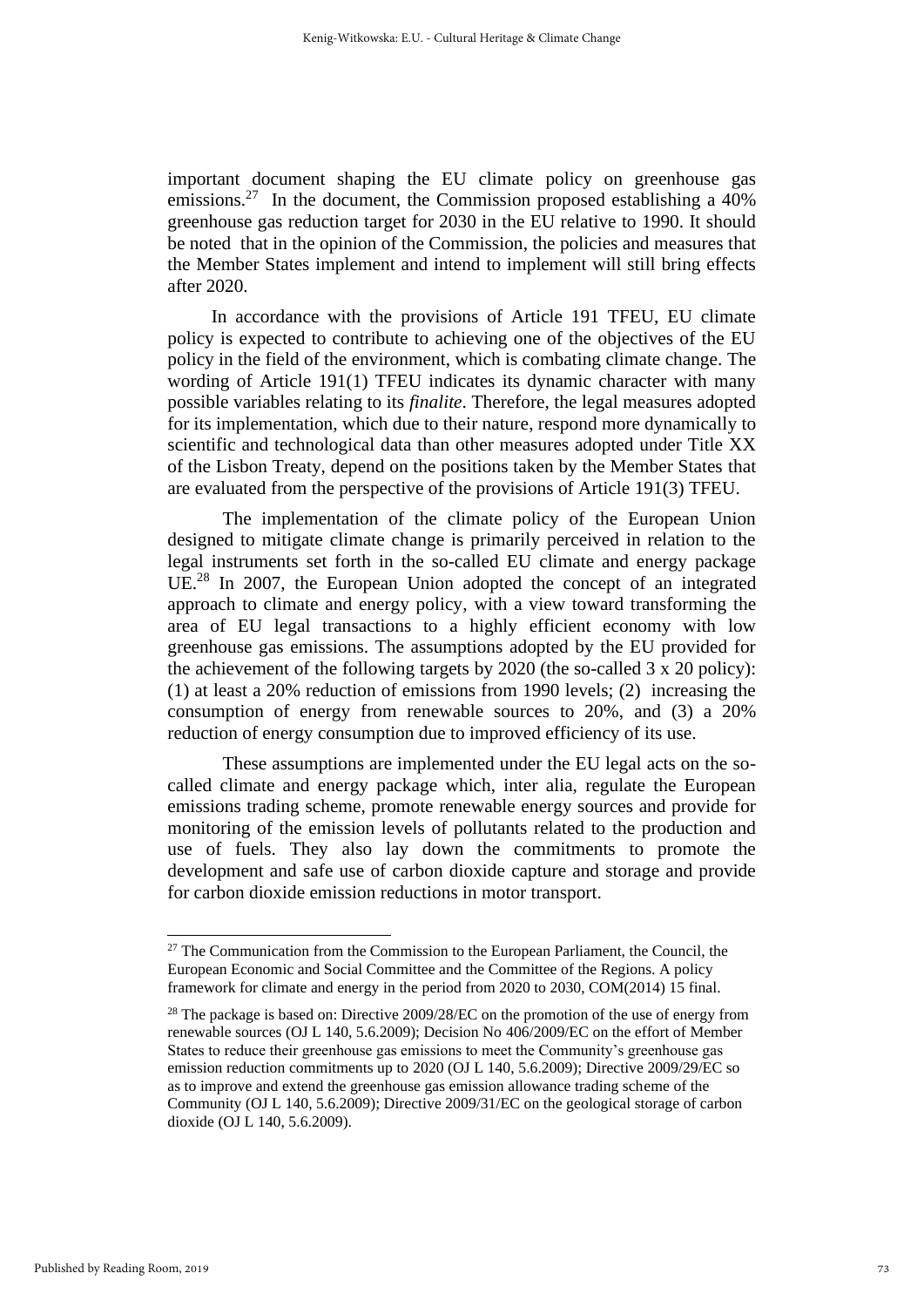Climate policy is one of the many policies of the European Union which envisage EU actions that would ultimately contribute to the protection of cultural heritage, too. In this scope, the document of the European Commission "Mapping of Cultural Heritage actions in European Union policies, programmes and activities"<sup>29</sup> laid down the assumptions for a strategic approach to the preservation and valorisation of European cultural heritage from the perspective of policies on education, cohesion, culture, research and innovation, science, internal market, competition policy, common agricultural policy, maritime policy, external relations, citizenship, Eastern and Southern Neighbourhood as well as the relations with the rest of the world. In comments on this document, most consideration was usually given to the EU policy in the field of the environment, especially from the perspective of reviewing this policy and legislation involving cultural policy. Analyses of Directive 85/337/EEC on the assessment of the effects of certain public and private projects on the environment,<sup>30</sup> Directive 2001/42/EC on the assessment of the effects of certain plans and programmes on the environment $31$  and Directive 2003/4/EC on public access to environmental information $32$  should be considered most productive in this respect. Both Directives 85/337/EEC and 2001/42/EC specifically address cultural heritage and facilitate its protection at the Member State level. With Directive 2003/4/EC on the access to environmental information, they are a useful means to foster conservation strategies, creating an opportunity for better consideration of the effects of development projects and land-use plans upon cultural heritage. 33

#### **3. THE EU POLICY AND LEGAL PERSPECTIVE ON CULTURAL HERITAGE**

The documents and legal acts of the European Union do not include a normative definition of cultural heritage. The provisions of both the Treaty on European Union (Article 3) and the Treaty on the Functioning of the European Union (Articles 167 and 107) use this concept without defining it. In light of this, in the doctrine of EU law, consideration should be given to references to the concept of cultural goods that can be found in two acts of secondary legislation, i.e. Council Regulation (EC) No 116/2009 of 18 December 2008

<sup>&</sup>lt;sup>29</sup> See Mapping of Cultural Heritage actions in European Union policies, programmes and activities, last updated: April 2017, available on the website of the European Commission: [http://ec.europa.eu](http://ec.europa.eu/) 

<sup>30</sup> OJ L 175, 5.7.1985, p. 40.

<sup>31</sup> OJ L 197, 21.7.2001, p. 30.

<sup>32</sup> OJ L 41, 14.2.2003, p. 26.

<sup>&</sup>lt;sup>33</sup> On the subject cf.: J. Teller, A. Bond, Review of present European environmental policies and legislation involving cultural heritage, Environmental Impact Assessment Review, 22(2002) 611-622.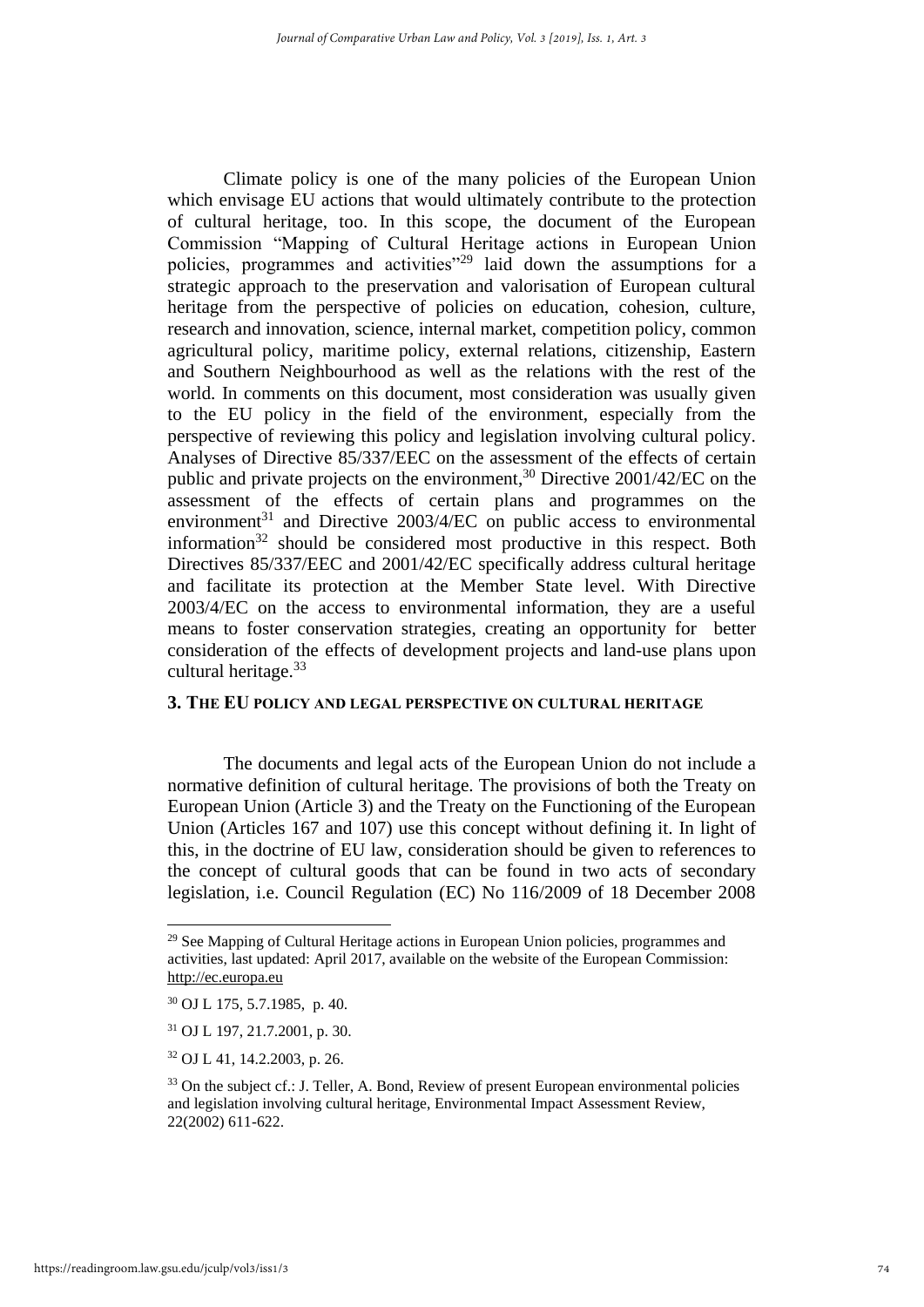on the export of cultural goods. <sup>34</sup> Article 1 of the regulation stipulates that the term "cultural goods" shall refer, for the purposes of the regulation, to the items listed in Annex 1. In turn, the Directive on the return of cultural objects uses the term "cultural object," which applies to objects classified by a Member State as national treasures having artistic, historic or archaeological value.<sup>35</sup> However, the aforementioned acts of secondary legislation do not contribute a good deal to efforts to build a definition of cultural objects in EU law since the references to the concept of cultural objects made in them are, as a matter of fact, an enumerative indication of classified objects subject to the scope of the regulation laid down in both legal acts.

To a certain extent, the conceptual scope of the term "cultural heritage" is a generalisation of concepts used in this field, such as e.g. cultural goods and monuments of culture, in relation to the expansion of the scope of the protection of these legal categories and states' commitments in this respect, and it is within this meaning that it functions in the legal transactions under the 1972 Convention Concerning the Protection of the World Cultural and Natural Heritage. Since the 1972 Convention Concerning the Protection of the World Cultural and Natural Heritage only allows States to be its Parties, only States are Parties to the 1972 Convention. As far as the fulfilment of the commitments under the provisions of the Convention is concerned, the European Union has only the competence to support, supplement or coordinate the efforts of its Member State in this respect. Therefore, in documents concerning cultural heritage, the EU refers to the concepts contained in the UNESCO conventions and documents relating to this issue.

As previously mentioned, the issues related to culture, among which the Treaties mentioning the protection of cultural heritage, fall within the supportive, supplementary or coordinating competence of the EU (Article 6 TFEU). In the case of concepts related to policies that do not fall within the exclusive competence of the EU or the shared competences, their normative definition is not of such essential importance. In these cases, what is important is the general meaning of these concepts in terms of the common legal traditions. This approach was expressed in the European Parliament Resolution on the application of the Convention Concerning the Protection of the World Cultural and Natural Heritage in the Member States of the European Union, in the suggestion referring to the Roman legal tradition that "whereas heritage is a key element in our societies' identity and historical development [...] from the Latin *patrimonium*, meaning a joint asset comprising land and

<sup>34</sup> OJ L 39, 10.2. 2009, p.1.

<sup>35</sup> OJ L 159, 28.5.2014, p. 1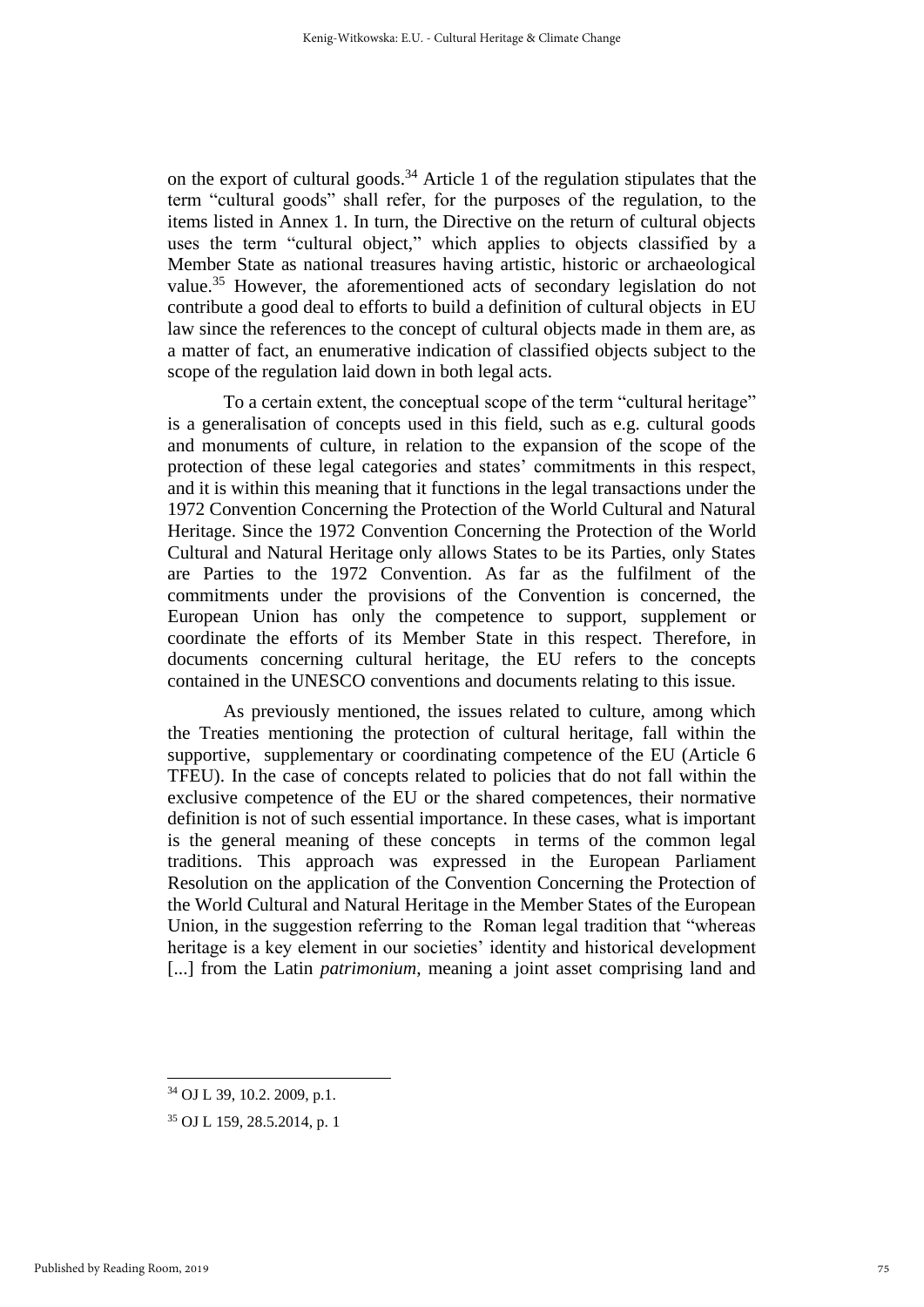house, whose owner takes over on the understanding that he will maintain it and pass it on undivided to his descendants." 36

Article 167 TFEU provides that action by the Union aims at encouraging cooperation between Member States and, if necessary, supporting and supplementing their action in the area of conservation and safeguarding of cultural heritage of European significance, thus building one of the elements of the concept of the European cultural heritage. In this context, it is important to refer to the aspirations expressed in the public debate to strengthen the concept of the European cultural heritage as an element of European integration. In this context, reference is made to Article 167(4) TFEU, which provides that the EU takes cultural aspects into account in its action under other provisions of the Treaties, in particular in order to respect and promote the diversity of its culture. In the literature on the subject, this provision is called the Culture-Related Impact Assessment and its importance is analysed e.g. in light of the theory of broadly conceived European integration.<sup>37</sup> The importance of this issue, which seemingly has the undertone of a political slogan, is demonstrated by the provision of Article 107 TFEUE on the prohibition of the grant of State aid, which considers aid to promote culture and heritage conservation to be allowed and compatible with the internal market provided that such aid does not affect trading conditions and competition in the European Union to an extent that is contrary to the common interest.

Generally speaking, the EU Member States are solely responsible for their cultural and natural heritage. Therefore, in its report "Towards an integrated approach to cultural heritage for Europe," the European Parliament has drawn attention of the Member States to the environmental threats affecting an important number of heritage sites within the EU. The European Parliament recommends that the EU and its Member States should promote research to a greater extent in this area inter alia in order to investigate the multiple effects of climate change on cultural heritage in greater detail and to develop counter-measures. 38

As part of its competence in the area of protection of cultural heritage, the European Union launched a pioneering study on the impact of climate change on cultural and natural heritage. The scientists carrying out the Climate for Culture project (damage risk assessment, economic impact and mitigation strategies for sustainable preservation of cultural heritage in the times of

<sup>&</sup>lt;sup>36</sup> The European Parliament Resolution on the application of the Convention Concerning the Protection of the World Natural Heritage in the Member States of the European Union (2000/2036(INI). OJ edition A5-0382/2000.

<sup>37</sup> For more on this subject, see J.M. Schindler, Culture, Politics and Europe: *en route* to Culture-Related Impact Assessment, available at: www.culturalpolicies.net/web/Culture,\_Politics\_and\_Europe-1.pdf

<sup>38</sup> Doc. PE546.783v02-00 of 24.6.2014.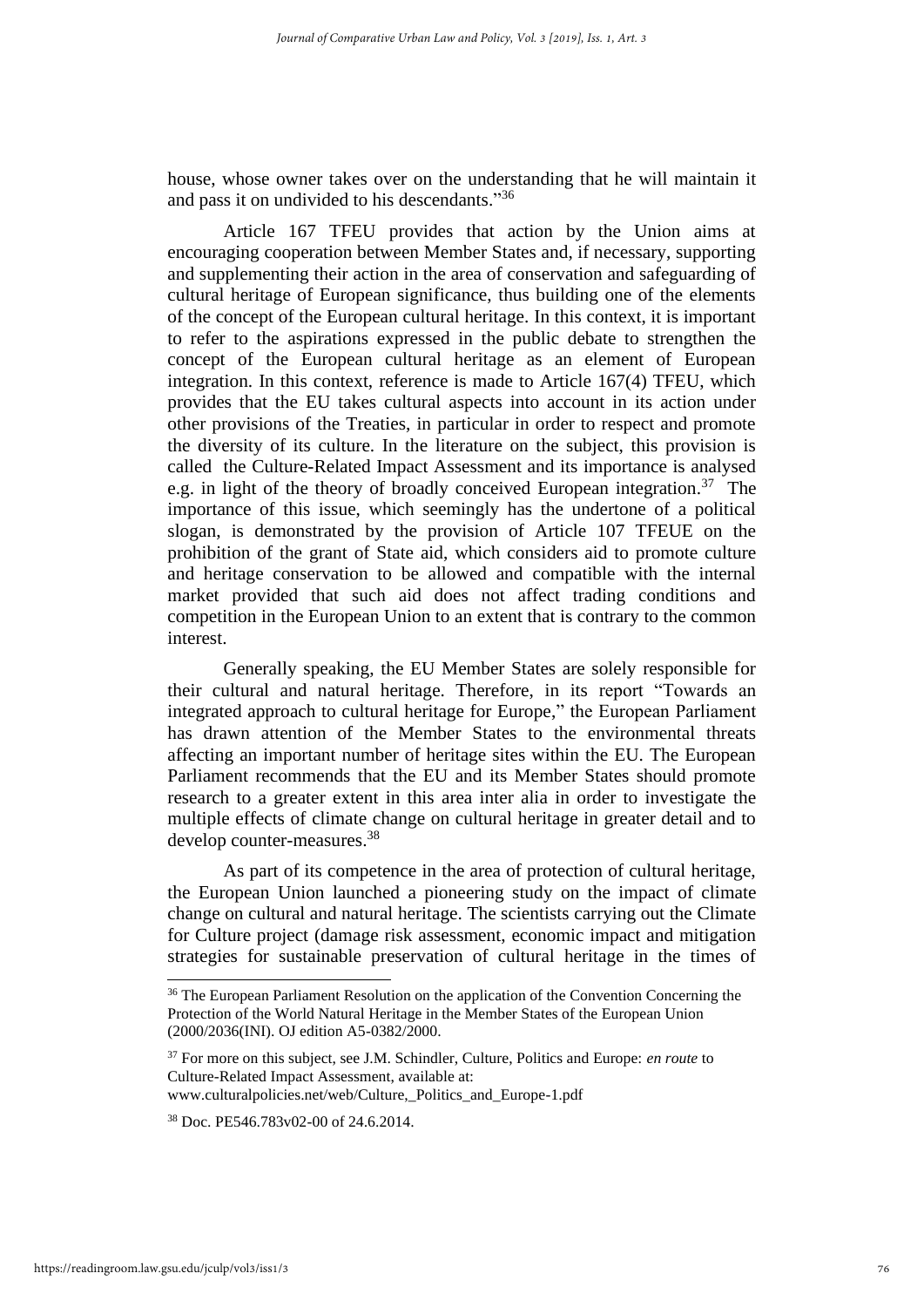climate change<sup>39</sup>) analysed the effects of climate change on the protection of monuments of culture and developed mitigation strategies. They also identified the most serious threats posed by climate change to historic sites in Europe and the Mediterranean. These objectives were achieved with a combination of the modelling of the regional climate and the use of tools for simulating the future of historic buildings. In order to achieve the best results, they used the laser interferometry technique and carried out assessments of corrosive environments with highly sensitive glass sensor dosimeters. An algorithm enabling digitisation of analog data on temperature and relative humidity was developed. The DigiChart software can be downloaded from the website of the project. Moreover, data was collected on more than 100 historic buildings, placed in a database, and used to develop the concept of generic buildings. Using this concept, it is easy to obtain information on the indoor conditions arising as a result of climate change. This enables the use of precise climate projections from Europe and the Mediterranean to assess the impact of climate change in the various regions. These projections were presented in 55,650 climate and risk maps showing the future risks for historic buildings and their interiors.

Despite the Treaty constraints, in its actions the European Union appreciates the value and role played in the integration processes. Inter alia, the report "Getting cultural heritage to work for Europe"<sup>40</sup> indicated three basic elements of the influence exerted by cultural heritage on the development of European integration, i.e. the elements related to economy, society and environment. In turn, the study called "Cultural heritage counts for Europe"<sup>41</sup> lists in detail the beneficial effects of cultural heritage which: raises the attractiveness of both urban and rural areas and contributes to their development; contributes to the quality of life of the inhabitants; enhances the uniqueness of such places and provides narratives for cultural tourism; contributes to job creation; boosts creativity and innovation; generates revenues from ticket sales and tourist activities; is a key element in the sustainable regeneration of historic areas; stimulates education and learning; helps building social capital and contributes to social cohesion; and preserves the environment by helping combat climate change.

In this context, it should be mentioned that various EU funds are available for cultural heritage preservation such as, for example, the EU Solidarity Fund that provides funding to protect cultural heritage in the event of natural disasters, or the Cohesion Fund. It can be read in the research document of the European Parliament "Cultural heritage in EU policies" issued in 2018 that this is marginal compared with the structural funds: 1.2

<sup>39</sup> See[: http://cordis.europa.eu/project/rcn/92906/reporting/en](http://cordis.europa.eu/project/rcn/92906/reporting/en)

<sup>40</sup> See: ec.europa.eu/pro.../getting-cultural-heritage-work-europe

<sup>41</sup> issuu.com/europanostr/docs/chcfe\_full-report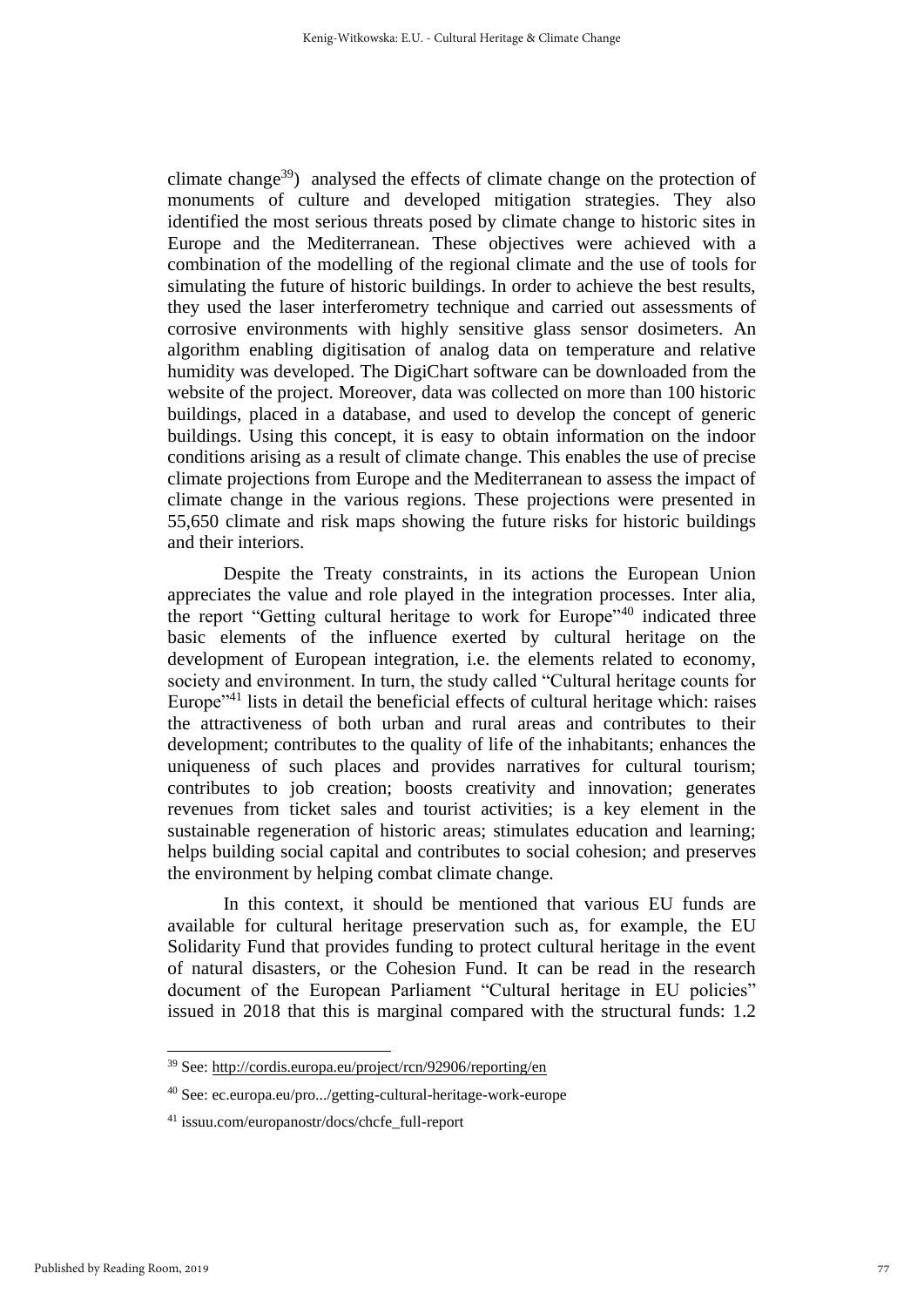billion Euro for rural heritage, including landscapes, from the European Agricultural Fund for Rural Development and 3.2 billion Euro from the Regional Development Fund over the  $2007-2013$  period.<sup>42</sup>

In 2017, the European Commission issued a paper on "Mapping of Cultural Heritage actions in European Union policies, programmes and activities" in which the Commission introduced, inter alia, a strategic approach to the preservation of European cultural heritage.<sup>43</sup> This document confirms the fact that the European Union policy on cultural heritage is an element of the EU policy on the broadly understood concept of culture.

In general, the EU documents on this subject expressly refer to the concept of cultural heritage, addressing natural heritage in the context of environmental policy and, more broadly, the concept of sustainable development. <sup>44</sup> It is difficult to assess whether such an approach only results from the general shortcut use of the term "cultural heritage" to denote natural heritage, too, since certain so-called action programmes of the EU, such as e.g. the Fifth,<sup>45</sup> Sixth<sup>46</sup> and Seventh Environmental Action Programmes<sup>47</sup> concern the environmental aspects of cultural heritage, also in light of the consequences of climate change for objects and sites that are part of the category of natural heritage.<sup>48</sup> Although natural heritage as a separate category is absent from EU documents, still there is no doubt that the legal regulations on the objectives of the EU policy in the area of the environment, including combating climate change, or the regulations on Natura 2000 sites,  $49$  constitute a response by the EU to the needs arising from the obligation to protect natural heritage within the meaning of Article 2 of the 1972 Convention. As set out in the Charter of Rome, there is increasing evidence of the close interrelationship between Europe's natural and cultural capital.<sup>50</sup> In this context, biodiversity and ecosystems, in particular Natura 2000 sites, provide significant cultural and recreation assets and associated socio-economic benefits. A series of case

<sup>46</sup> The Sixth Environmental Action Programme, OJ L 242, 10.9.2002.

<sup>47</sup> The Seventh Environmental Action Programme, OJ L 354, 28.12.2013.

<sup>42</sup> EPRS/ European Parliamentary Research Service, PE621.876 – June 2018.

<sup>43</sup> Available on the website of the Commission: [http://ec.europa.eu](http://ec.europa.eu/) 

<sup>44</sup> E.g. in 2017 the European Commission issued a paper on "Mapping of Cultural Heritage actions in European Union policies, programmes and activities". Available on the website of the Commission[: http://ec.europa.eu](http://ec.europa.eu/)

<sup>45</sup> The Fifth Environmental Action Programme, OJ C138, 17.5.91.

<sup>48</sup> OJ C138, 17.5.91; OJ L 242, 10.9.2002; OJ L 354, 28.12.2013.

<sup>49</sup> On the subject cf. Kenig-Witkowska, Maria (2017) "NATURA 2000 – The European Union Mechanism for Nature Conservation. Some legal Issues", Journal of Comparative Urban Law and Policy: Vol. 2: Iss.1, Article 10. Available at: <https://readingroom.law.gsu.edu/jculp/vol2/iss1/10>

<sup>50</sup> <http://register.consilium.europea.eu/doc/srv?I=EN&f=ST%2016540%202014%20INIT>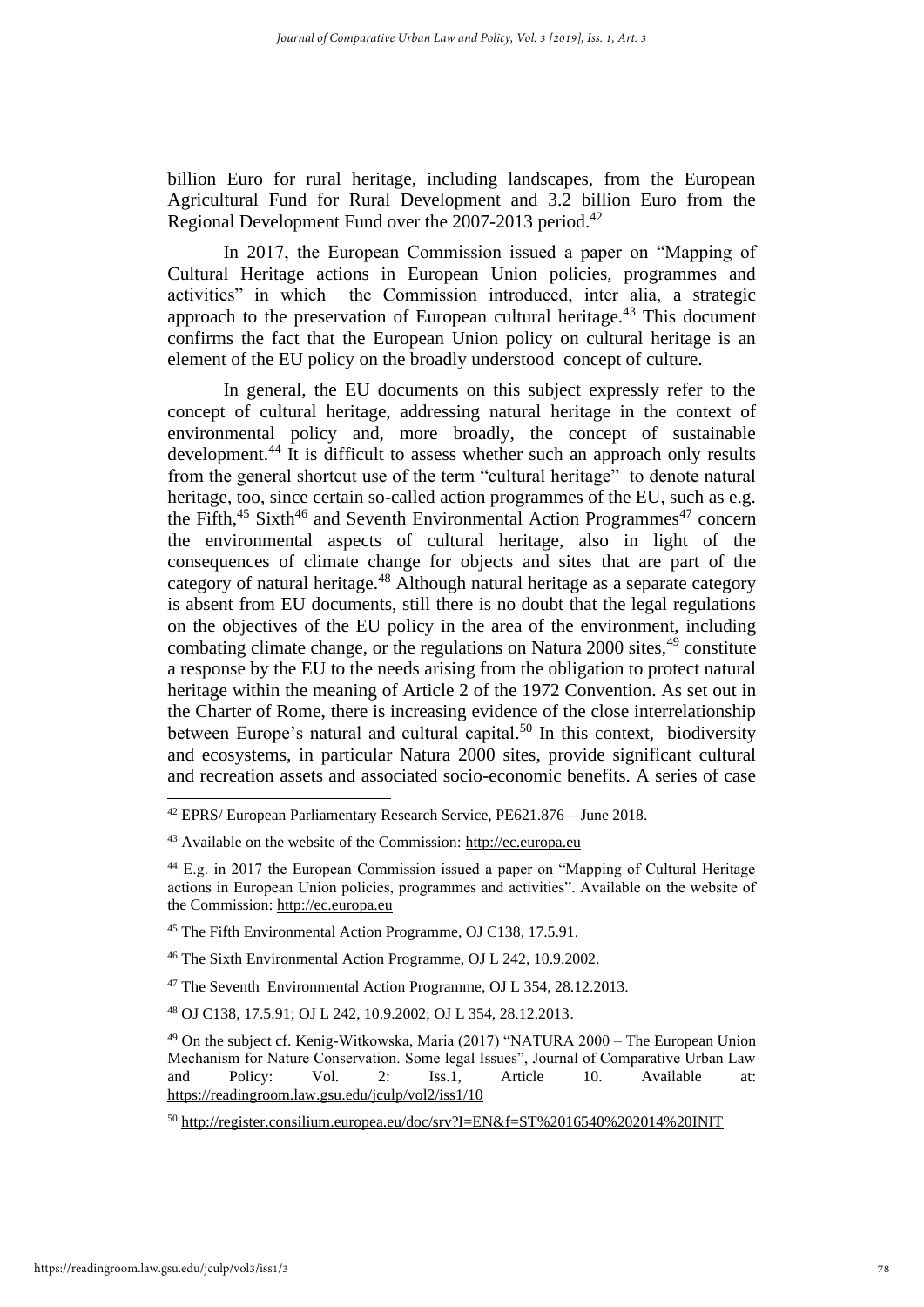studies initiated by EU have been carried out in order to explore those links.<sup>51</sup> It is also worth mentioning that the initiative "Strategy to develop a Green Infrastructure in Europe" offers opportunities for enhancing the integration of natural and cultural heritage. 52

Given the possible doubts about this approach to the problem in light of EU law, one has to look at the concept of the environment which functions in the EU legal system. Thus, e.g. as a result of the integration of spatial planning and combating climate change into the elements of environmental policy, the term "environment" within the meaning of EU law also includes man-made elements of the environment. Elements for defining the concept of the environment in EU law are provided by certain acts of secondary legislation, in particular, Directive 85/337/EEC on the assessment of the effects of certain public and private projects on the environment which lists material assets and cultural heritage among elements of the environment (Article 3). It is also important to mention the Declaration by the European Council "The Environmental Imperative" adopted in the Presidency Conclusions (Annex II, p. 30) in Dublin on 25-26 June 1990, which listed such elements of the concept of the environment as the quality of amenities inresidential areas. Thus, the concept of the environment, as it is expressed by EU primary legislation, includes both the natural environment and the manmade environment, and elements of the broadly conceived cultural heritage.

#### **III. FINAL REMARKS**

- The international agreements on climate change do not take into account the particular problem of the impacts of climate change on cultural and natural heritage;
- The evolution towards recognition of cultural and natural heritage concerns by climate change law seems to be necessary;
- The synergies between these two regimes operate at a rudimentary level;
- EU policies and laws help the Member States meet the obligations imposed by the Convention Concerning the World Cultural and Natural Heritage;
- EU actions to protect heritage have a horizontal character and address measures adopted for many EU policies;
- A broad scope of the concept of the environment and its protection, which is applied in climate policy and law, enables the adoption of measures that substantially contribute to protecting cultural heritage;

<sup>51</sup>[http://ec.europa.eu/environment/nature/natura2000/financing/docs/Scoping%20study%20N2](http://ec.europa.eu/environemnt/nature/natura2000/financing/docs/Scoping%20study%20N2000%20and%25culture) [000%20and%culture](http://ec.europa.eu/environemnt/nature/natura2000/financing/docs/Scoping%20study%20N2000%20and%25culture)

<sup>52</sup> [http://ec.europa.eu/environemnt/nature/ecosystems/index\\_en.htm](http://ec.europa.eu/environemnt/nature/ecosystems/index_en.htm)